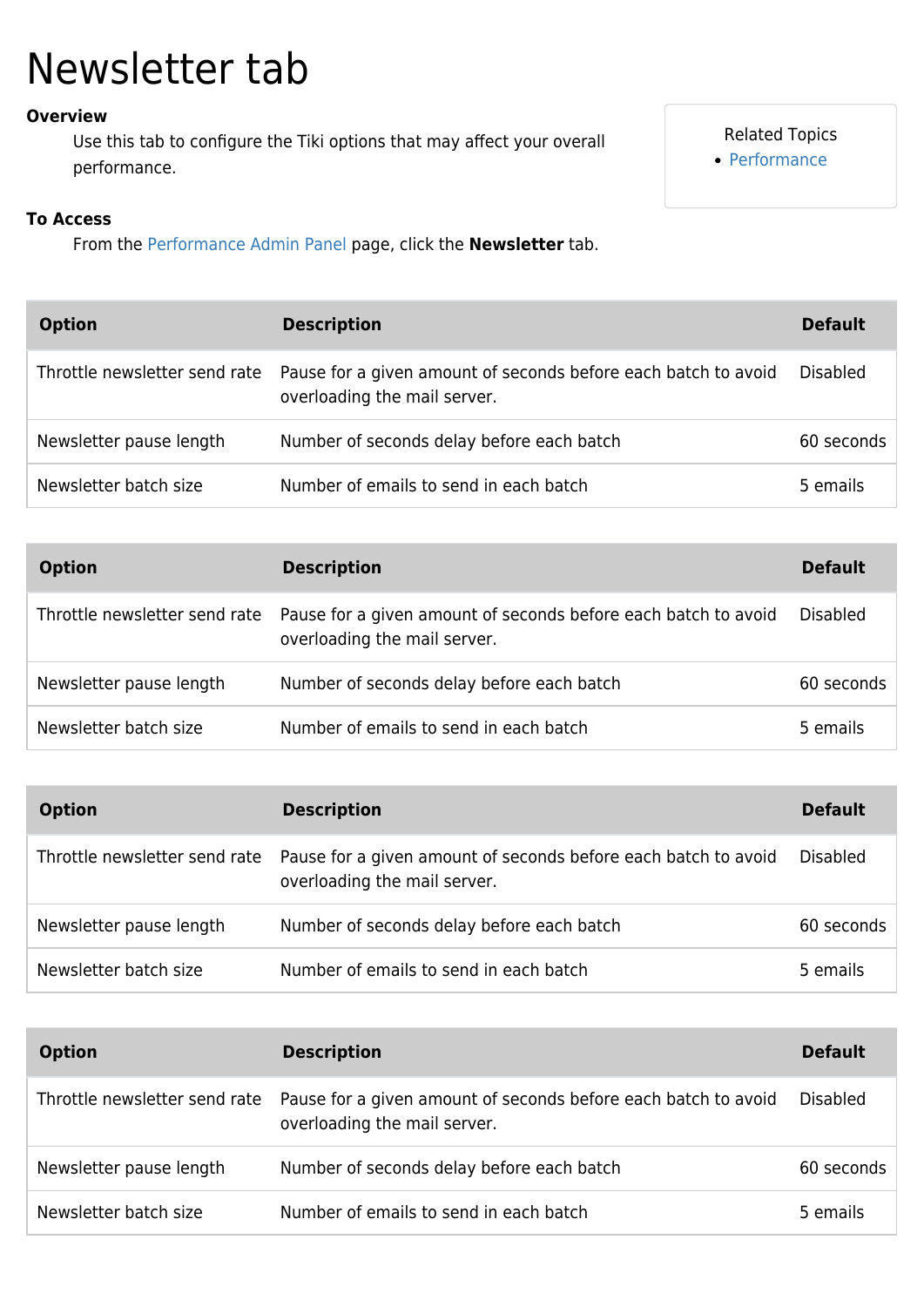| <b>Option</b>           | <b>Description</b>                                                                                                           | <b>Default</b>  |
|-------------------------|------------------------------------------------------------------------------------------------------------------------------|-----------------|
|                         | Throttle newsletter send rate Pause for a given amount of seconds before each batch to avoid<br>overloading the mail server. | <b>Disabled</b> |
| Newsletter pause length | Number of seconds delay before each batch                                                                                    | 60 seconds      |
| Newsletter batch size   | Number of emails to send in each batch                                                                                       | 5 emails        |

| <b>Option</b>           | <b>Description</b>                                                                                                           | <b>Default</b>  |
|-------------------------|------------------------------------------------------------------------------------------------------------------------------|-----------------|
|                         | Throttle newsletter send rate Pause for a given amount of seconds before each batch to avoid<br>overloading the mail server. | <b>Disabled</b> |
| Newsletter pause length | Number of seconds delay before each batch                                                                                    | 60 seconds      |
| Newsletter batch size   | Number of emails to send in each batch                                                                                       | 5 emails        |

| <b>Option</b>           | <b>Description</b>                                                                                                           | <b>Default</b>  |
|-------------------------|------------------------------------------------------------------------------------------------------------------------------|-----------------|
|                         | Throttle newsletter send rate Pause for a given amount of seconds before each batch to avoid<br>overloading the mail server. | <b>Disabled</b> |
| Newsletter pause length | Number of seconds delay before each batch                                                                                    | 60 seconds      |
| Newsletter batch size   | Number of emails to send in each batch                                                                                       | 5 emails        |

| <b>Option</b>           | <b>Description</b>                                                                                                           | <b>Default</b>  |
|-------------------------|------------------------------------------------------------------------------------------------------------------------------|-----------------|
|                         | Throttle newsletter send rate Pause for a given amount of seconds before each batch to avoid<br>overloading the mail server. | <b>Disabled</b> |
| Newsletter pause length | Number of seconds delay before each batch                                                                                    | 60 seconds      |
| Newsletter batch size   | Amount of emails to send in each batch.                                                                                      | 5 emails        |

| <b>Option</b>           | <b>Description</b>                                                                                                           | <b>Default</b>  |
|-------------------------|------------------------------------------------------------------------------------------------------------------------------|-----------------|
|                         | Throttle newsletter send rate Pause for a given amount of seconds before each batch to avoid<br>overloading the mail server. | <b>Disabled</b> |
| Newsletter pause length | Number of seconds delay before each batch                                                                                    | 60              |
| Newsletter batch size   | Amount of emails to send in each batch.                                                                                      | 5               |